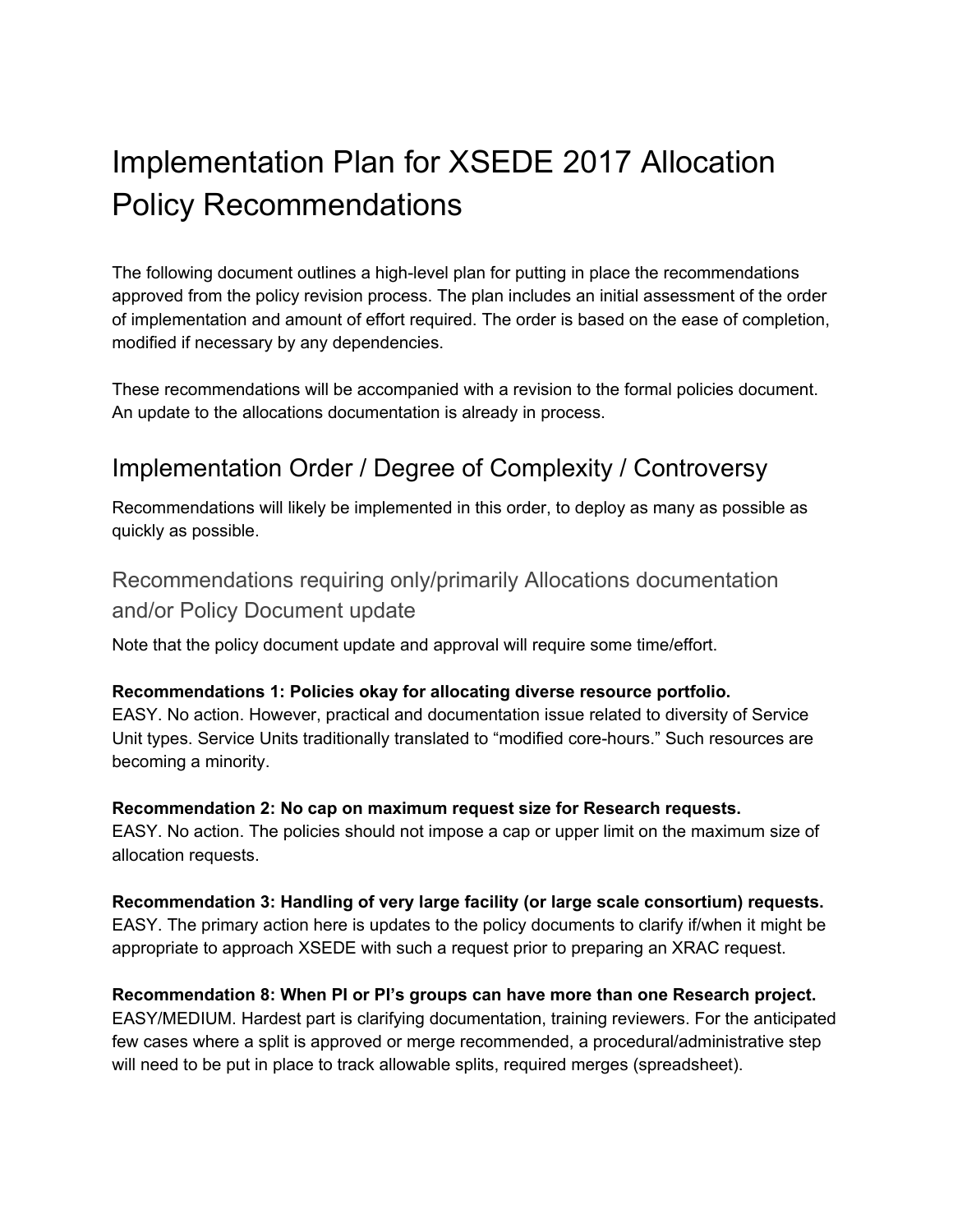HARD: Long-term implementation may be to design and implement a "whitelist" capability for exceptions in the XRAS rules engine (for the "1 Research per PI" rule and other rules).

#### **Recommendation 10 (a): Training and handling of diverse resource requests.**

EASY. Submission documentation updates. No need for development effort.

#### Reviewer-related

**Recommendation 10 (b): Training and handling of diverse resource requests.** MEDIUM: Need to plan for reviewer training. No need for development effort.

#### **Recommendation 12: "Rubric" for XRAC reviewers.**

EASY. Initial version already created. Main effort is to fully integrate into XRAC training and process.

#### **Recommendation 13: Ensure science review for requests without supporting grants.**

EASY/MEDIUM. Several recommended ways to enforce this, including getting users to enter supporting grant info (done), harder hit in reconciliation process, use rubric to remind reviewers to assess science. To do: define cap for such requests, notify reviewers of requests lacking supporting grants. Also, training for reviewers.

#### **Recommendation 14: Continue to keep an eye on XRAC workload.**

MEDIUM. Ongoing, E.g., recently started a third parallel session to ensure adequate time to focus on requests. Eliminate more requests (besides Adaptives) from in-person discussion.

Other recommendations (approximate order of complexity)

#### **Recommendation 9: Collect "Final Reports."**

EASY. Already part of policy. XRAS configuration issue only. Need to define format, desired content from, planned use of Final Reports, and notification process. Use for collecting of science stories??

#### **Recommendation 11: Provide document templates for Research requests.**

MEDIUM. Need to create and get XRAC (and other stamps of approval). Iterations will take time.

#### **Recommendation 7: Renewal of Startups.**

EASY/MEDIUM. Main task is to clarify and communicate under what conditions a Startup can be renewed. Definition is the hardest piece. May require minor updates to XRAS.

**Recommendation 6: Capping size of requests with no supporting grants.**